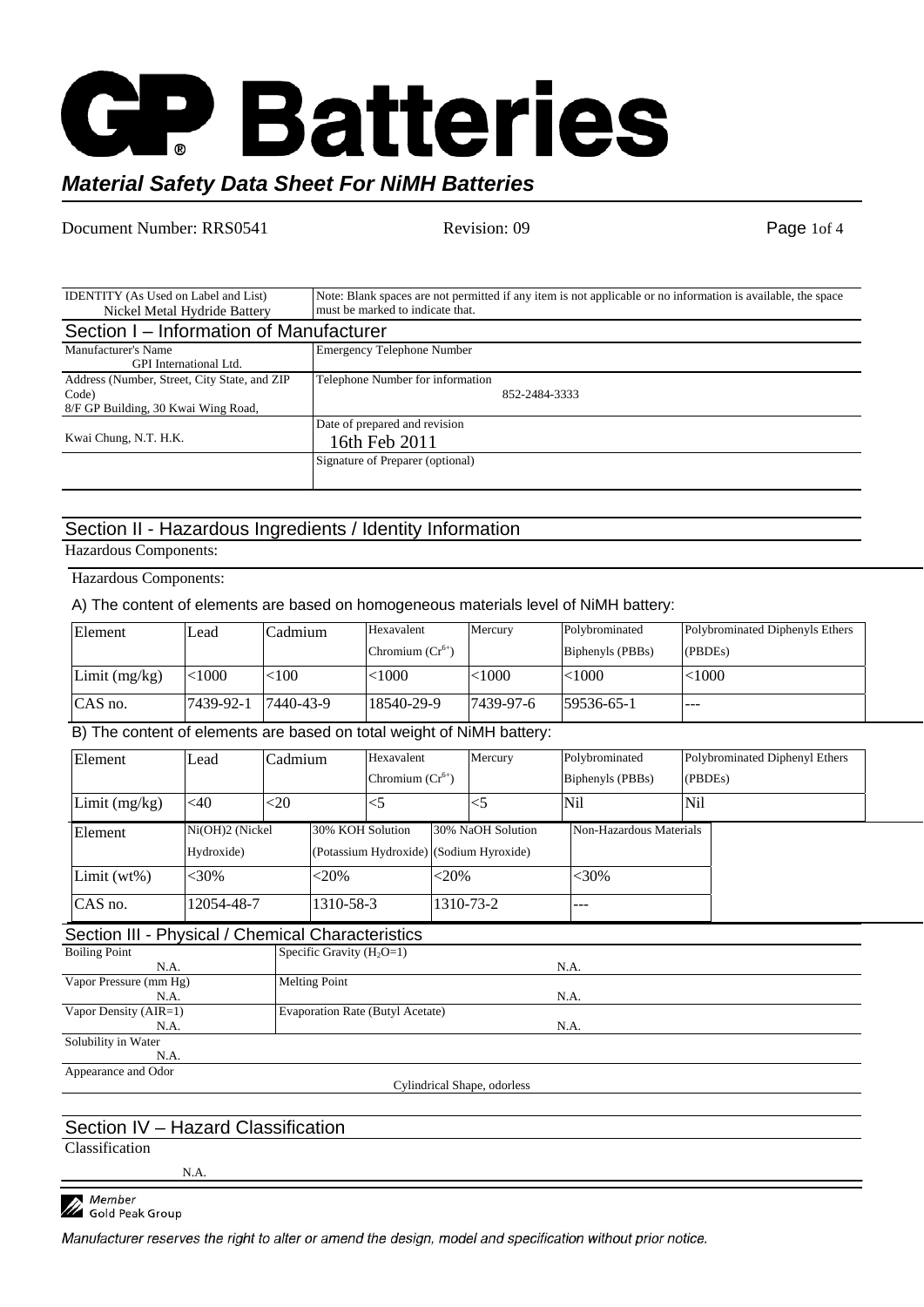## CH **Batteries** *Material Safety Data Sheet For NiMH Batteries*

| Document Number: RRS0541    |                                       | Revision: 09   | Page 2of 4                                                                                        |                                                                                                                                                      |      |
|-----------------------------|---------------------------------------|----------------|---------------------------------------------------------------------------------------------------|------------------------------------------------------------------------------------------------------------------------------------------------------|------|
|                             |                                       |                |                                                                                                   |                                                                                                                                                      |      |
|                             | Section V - Reactivity Data           |                |                                                                                                   |                                                                                                                                                      |      |
| Stability                   | Unstable                              |                | <b>Conditions to Avoid</b>                                                                        |                                                                                                                                                      |      |
|                             | Stable                                | X              |                                                                                                   |                                                                                                                                                      |      |
|                             | Incompatibility (Materials to Avoid)  |                |                                                                                                   |                                                                                                                                                      |      |
|                             | Hazardous Decomposition or Byproducts |                |                                                                                                   |                                                                                                                                                      |      |
| Hazardous<br>Polymerization | May Occur                             |                | <b>Conditions to Avoid</b>                                                                        |                                                                                                                                                      |      |
|                             | Will Not Occur                        | X              |                                                                                                   |                                                                                                                                                      |      |
|                             |                                       |                |                                                                                                   |                                                                                                                                                      |      |
|                             | Section VI - Health Hazard Data       |                |                                                                                                   |                                                                                                                                                      |      |
| Route $(s)$ of              |                                       | Inhalation?    | Skin?                                                                                             | Ingestion?                                                                                                                                           |      |
| Entry                       |                                       |                | N.A.                                                                                              | N.A.                                                                                                                                                 | N.A. |
|                             |                                       |                | Health Hazard (Acute and Chronic) / Toxiclogical information                                      |                                                                                                                                                      |      |
|                             |                                       |                | In case of electrolyte leakage, skin will be itchy when contaminated with electrolyte.            |                                                                                                                                                      |      |
|                             |                                       |                | In contact with electrolyte can cause severe irritation and chemical burns.                       |                                                                                                                                                      |      |
|                             |                                       |                | Inhalation of electrolyte vapors may cause irritation of the upper respiratory tract and lungs.   |                                                                                                                                                      |      |
|                             | Section VII - First Aid Measures      |                |                                                                                                   |                                                                                                                                                      |      |
| <b>First Aid Procedures</b> |                                       |                |                                                                                                   |                                                                                                                                                      |      |
|                             |                                       |                | If electrolyte leakage occurs and makes contact with skin, wash with plenty of water immediately. |                                                                                                                                                      |      |
|                             |                                       |                |                                                                                                   | If electrolyte comes into contact with eyes, wash with copious amounts of water for fifteen (15) minutes, and contact a physician.                   |      |
|                             |                                       |                |                                                                                                   | If electrolyte vapors are inhaled, provide fresh air and seek medical attention if respiratory irritation develops. Ventilate the contaminated area. |      |
|                             |                                       |                |                                                                                                   |                                                                                                                                                      |      |
| Flash Point (Method Used)   |                                       | Ignition Temp. | Section VIII - Fire and Explosion Hazard Data<br><b>Flammable Limits</b>                          | <b>LEL</b><br><b>UEL</b>                                                                                                                             |      |

Extinguishing Media Carbon Dioxide, Dry Chemical or Foam extinguishers can be used for battery BUT water extinguisher is not suitable.

N.A.

N.A.

N.A.

N.A.

### Special Fire Fighting Procedures

N.A.

N.A.

Unusual Fire and Explosion Hazards

Do not dispose of battery in fire - may explode.

Do not short-circuit battery - may cause burns.



Member<br>A Gold Peak Group

Manufacturer reserves the right to alter or amend the design, model and specification without prior notice.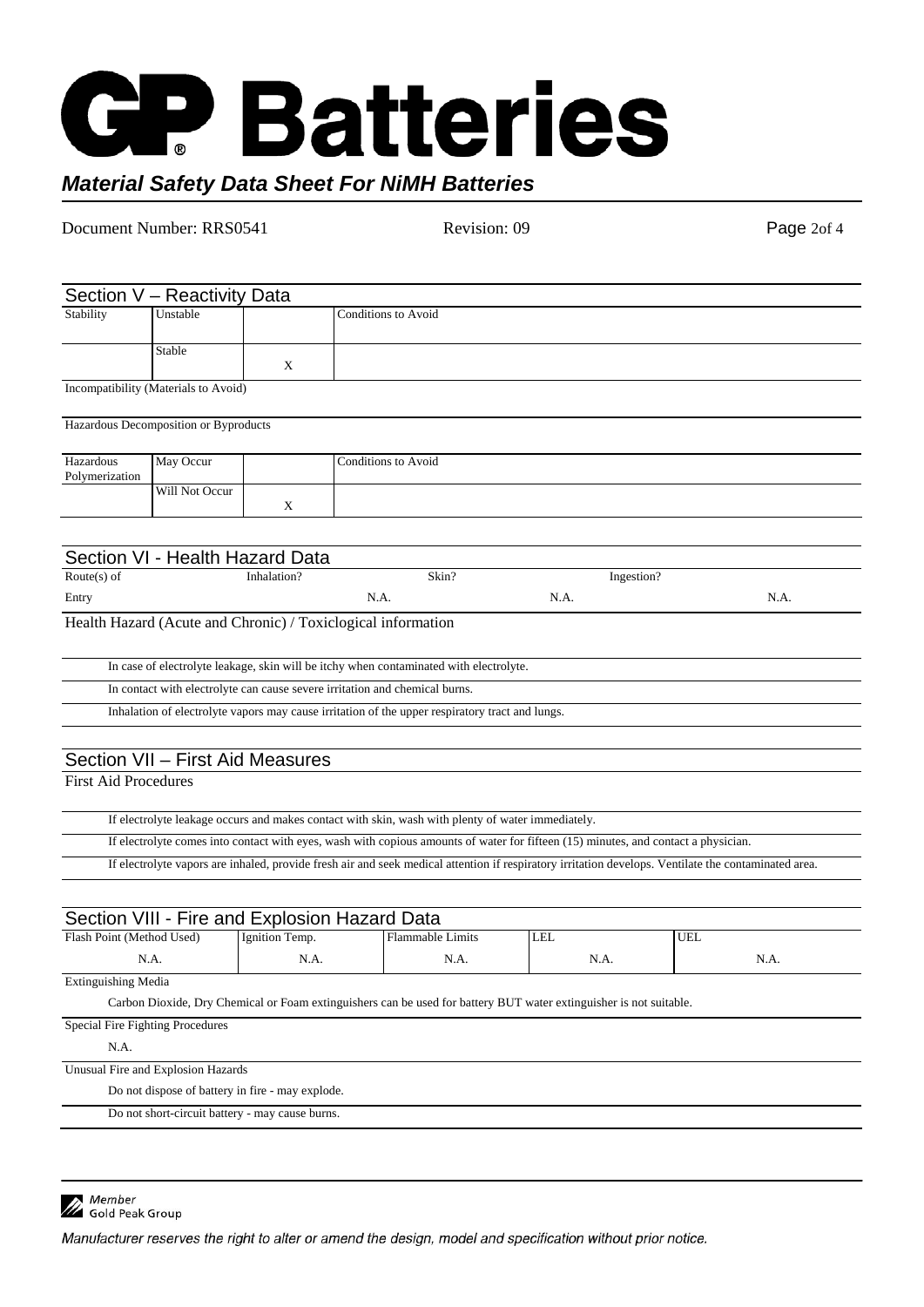# **P Batteries** *Material Safety Data Sheet For NiMH Batteries*

Document Number: RRS0541 Revision: 09 Revision: 09 Page 3of 4 Section IX – Accidental Release or Spillage Steps to Be Taken in Case Material is Released or Spilled Batteries that are leakage should be handled with rubber gloves. Avoid direct contact with electrolyte. Wear protective clothing and a positive pressure Self-Contained Breathing Apparatus (SCBA). Section X – Handling and Storage Safe handling and storage advice Batteries should be handled and stored carefully to avoid short circuits. Do not store in disorderly fashion, or allow metal objects to be mixed with stored batteries. Never disassemble a battery. Do not breathe cell vapors or touch internal material with bare hands. The cells and batteries shall not be stored in high temperature ,the maximum temperature allowed is 60°C for a short period during the shipment, Otherwise the cells maybe leakage and can result in shortened cycle life. Section XI – Exposure Controls / Person Protection Occupational Exposure Limits: LTEP N.A. **STEP** N.A. Respiratory Protection (Specify Type) N.A. Ventilation Local Exhausts N.A. Special N.A. Mechanical (General) N.A. **Other** N.A.

Protective Gloves N.A. Eye Protection N.A. Other Protective Clothing or Equipment N.A. Work / Hygienic Practices N.A. Section XII – Ecological Information N.A.

### Section XIII – Disposal Method

Dispose of batteries according to government regulations.



Manufacturer reserves the right to alter or amend the design, model and specification without prior notice.